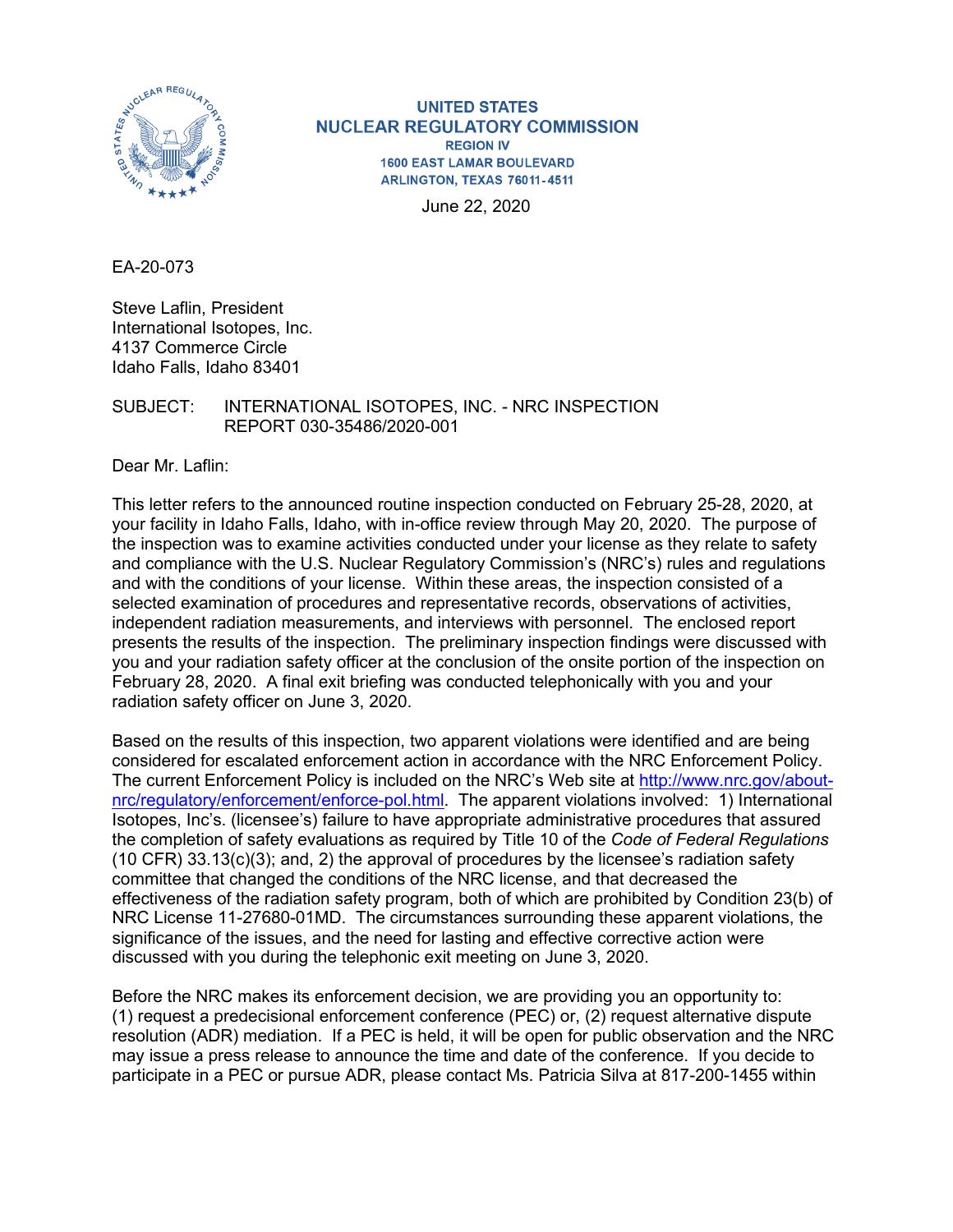10 days of the date of this letter. A PEC should be held within 30 days and an ADR session within 45 days of the date of this letter.

If you choose to request a PEC, the conference will afford you the opportunity to provide your perspective on these matters and any other information that you believe the NRC should take into consideration before making an enforcement decision. The decision to hold a PEC does not mean that the NRC has determined that a violation has occurred or that an enforcement action will be taken. This conference would be conducted to obtain information to assist the NRC in making an enforcement decision.

The topics discussed during the conference may include information to determine whether a violation occurred, information to determine the significance of a violation, information related to the identification of a violation, and information related to any corrective actions taken or planned. In presenting your corrective actions, you should be aware that the promptness and comprehensiveness of your actions will be considered in assessing any civil penalty for the apparent violations. The guidance in NRC Information Notice 96-28, "Suggested Guidance Relating to Development and Implementation of Corrective Action," may be helpful in preparing your response. You can find the Information Notice on the NRC website at: [http://www.nrc.gov/docs/ML0612/ML061240509.pdf.](http://www.nrc.gov/docs/ML0612/ML061240509.pdf)

In lieu of a PEC, you may request ADR with the NRC in an attempt to resolve this issue. Alternative dispute resolution is a general term encompassing various techniques for resolving conflicts using a neutral third party. The technique that the NRC has decided to employ is mediation. Mediation is a voluntary, informal process in which a trained neutral third party (the "mediator") works with parties to help them reach resolution. If the parties agree to use ADR, they select a mutually agreeable neutral mediator who has no stake in the outcome and no power to make decisions.

Mediation gives parties an opportunity to discuss issues, clear up misunderstandings, be creative, find areas of agreement, and reach a final resolution of the issues. Additional information concerning the NRC's program can be obtained at [http://www.nrc.gov/about](http://www.nrc.gov/about-nrc/regulatory/enforcement/adr.html)[nrc/regulatory/enforcement/adr.html.](http://www.nrc.gov/about-nrc/regulatory/enforcement/adr.html) The Institute on Conflict Resolution at Cornell University has agreed to facilitate the NRC's program as a neutral third party. Please contact the Institute on Conflict Resolution at 877-733-9415 within 10 days of the date of this letter if you are interested in pursuing resolution of this issue through ADR.

In addition, please be advised that the number and characterization of apparent violations described in the enclosed inspection report may change as a result of further NRC review. You will be advised by separate correspondence of the results of our deliberations on this matter.

In accordance with 10 CFR 2.390 of the NRC's "Agency Rules of Practice and Procedure," a copy of this letter and its enclosure will be made available electronically for public inspection in the NRC Public Document Room and from the NRC's Agencywide Documents Access and Management System (ADAMS), accessible from the NRC Web site at [http://www.nrc.gov/reading-rm/adams.html.](http://www.nrc.gov/reading-rm/adams.html) To the extent possible, your response should not include any personal privacy or proprietary information so that it can be made available to the public without redaction.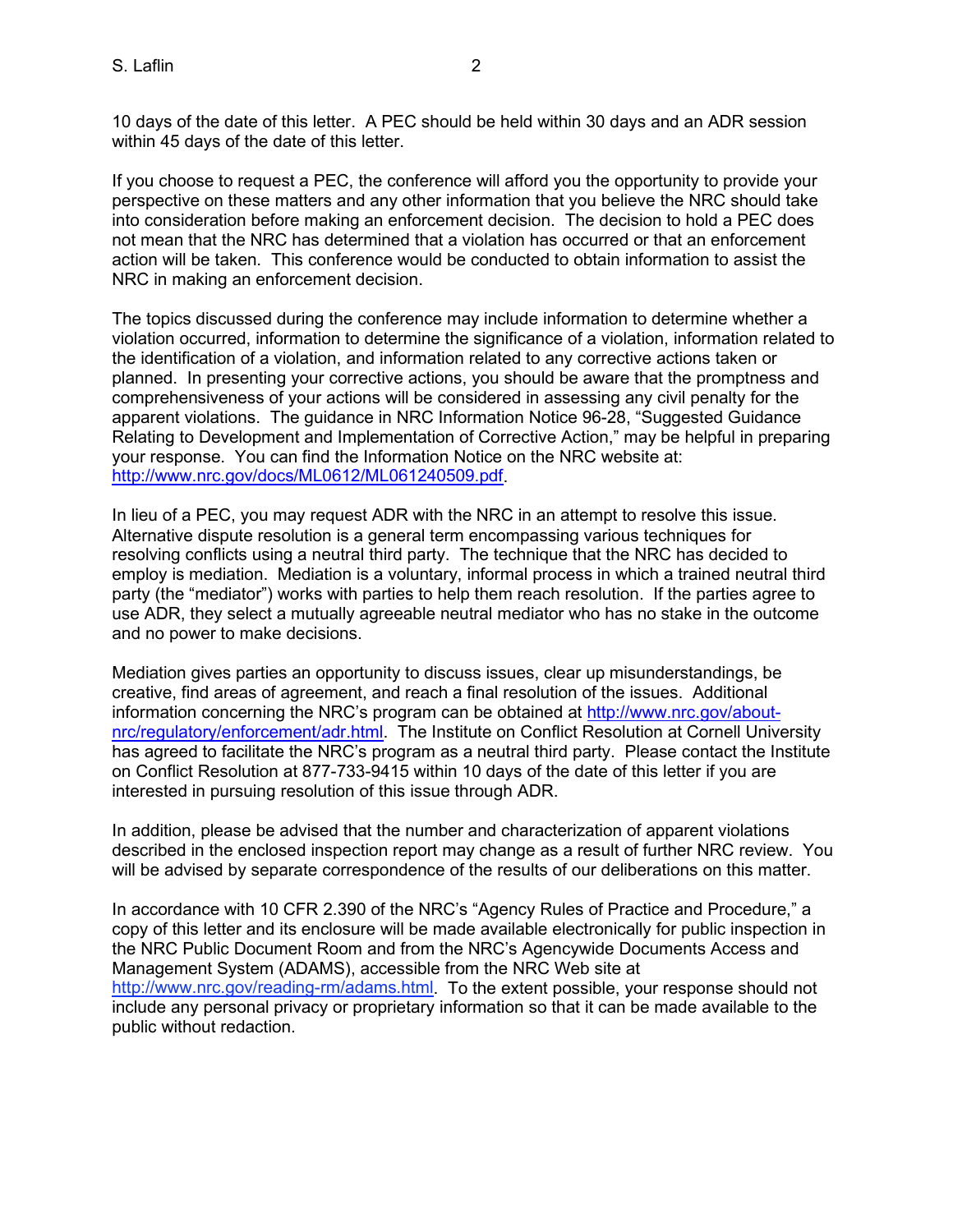If you have any questions concerning this matter, please contact Ms. Patricia A. Silva of my staff at 817-200-1455.

Sincerely,

Mary C. Muessle Digitally signed by Mary C. Muessle Date: 2020.06.22 08:56:12 -05'00'

Mary C. Muessle, Director Division of Nuclear Materials Safety

Docket No.: 030-35486 License No.: 11-27680-01MD

Enclosure: NRC Inspection Report 030-35486/2020-001

cc w/enc.:

Mark Dietrich Radiation Control Program Director Idaho Department of Environmental Quality 1410 North Hilton Drive Boise, ID 83706

Mikel Elsen, Director Office of Radiation Protection Washington Department of Health 243 Israel Road, SE P.O. Box 47827 Olympia, WA 98504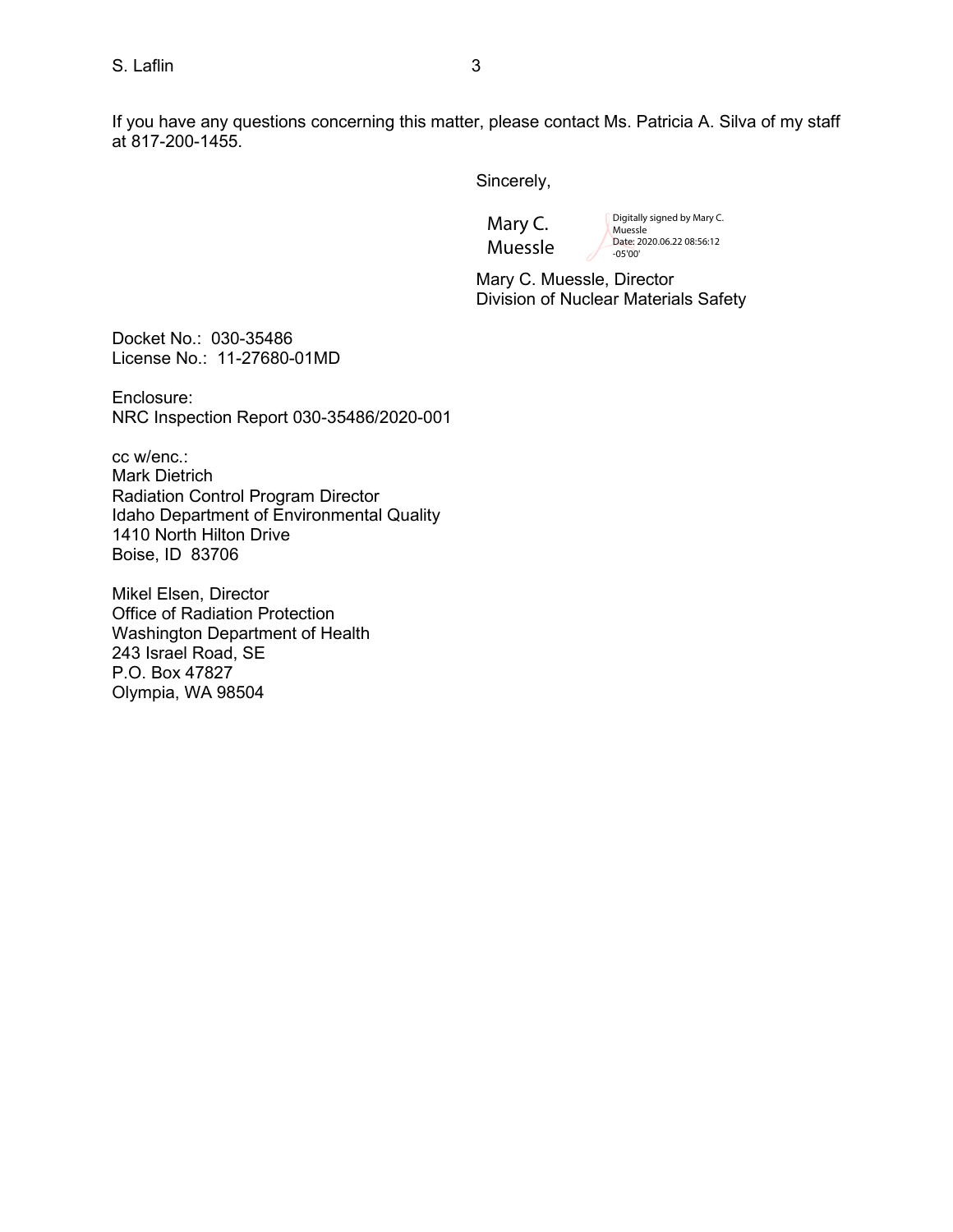#### NRC INSPECTION REPORT 030-35486/2020-001 - DATED June 22, 2020

#### DISTRIBUTION:

MMuessle, DNMS<br>LHowell, DNMS JLThompson, DNMS DCylkowski, ORA

RidsOeMailCenter Resource; RidsNmssOd Resource; RidsOgcMailCenter Resource; RidsSecyMailCenter Resource; RidsOcaMailCenter Resource; RidsOigMailCenter Resource;<br>RidsEdoMailCenter Resource; EDO\_Managers; RidsOcfoMailCenter Resource RidsEdoMailCenter Resource; EDO\_Managers; RidsOcfoMailCenter Resource; RidsOcfoMailCenter Resource; RidsOcfoMailCenter Resource; RidsRgn1MailCenter Resource; RidsRgn1MailCenter Resource; RidsRgn1MailCenter Resource; RidsRg RidsRgn1MailCenter Resource; SMorris, RA BMaier, ORA GWilson, OE MHerrera, DRMA FPeduzzi, OE<br>
JKramer, ORA JPeralta, OE LHowell, DNMS ARoberts, ORA PSnyder, OE JWeaver, ORA AMoreno, AMoreno, CRA AMORENO, PORA AMORENO, CA RErickson, DNMS VDricks, ORA OLopez-Santiago, OEDO

R4DNMS MIB

S:\RAS\ACES\ENFORCEMENT\\_EA CASES - OPEN\INIS EA-20-073\choice letter\CHLTR\_EA-20- 073\_INIS.docx

#### ADAMS ACCESSION NUMBER: ML20170A868

| <b>⊠SUNSI Review: JLT</b><br>ADAMS: |                  |                 | □ Non-Publicly Available                          |          | <b>図 Non-Sensitive</b> |                   |
|-------------------------------------|------------------|-----------------|---------------------------------------------------|----------|------------------------|-------------------|
| ⊠ Yes<br>Keyword:                   |                  | □ No            | <b>図 Publicly Available</b>                       |          | $\square$ Sensitive    |                   |
| <b>OFFICE</b>                       | $R4:$ SHP        | $R1:$ SHP       | R3:HP                                             | C:MB     | TL:ACES                | <b>RC</b>         |
| <b>NAME</b>                         | <b>JThompson</b> | <b>BUllrich</b> | RCraffev                                          | PSilva   | <b>JGroom</b>          | <b>DCvlkowski</b> |
| <b>SIGNATURE</b>                    | /RA/E            | /RA/E           | /RA/E                                             | /RA/E    | /RA/E                  | <b>/RA/E</b>      |
| <b>DATE</b>                         | 5/13/2020        | 5/20/2020       | 5/20/2020                                         | 6/2/2020 | 6/8/2020               | 6/11/2020         |
| <b>OFFICE</b>                       | <b>NMSS</b>      | OΕ              | D: DNMS                                           |          |                        |                   |
| <b>NAME</b>                         | <b>RSun</b>      | <b>JPeralta</b> | MMuessle                                          |          |                        |                   |
| <b>SIGNATURE</b>                    | /RA/E            | <b>/RA/E</b>    | Digitally signed by<br>Mary C. Muessle<br>Mary C. |          |                        |                   |
| <b>DATE</b>                         | 6/17/2020        | 6/17/2020       | Date: 2020.06.22<br>Muessle<br>08:56:54 -05'00"   |          |                        |                   |

**OFFICIAL RECORD COPY**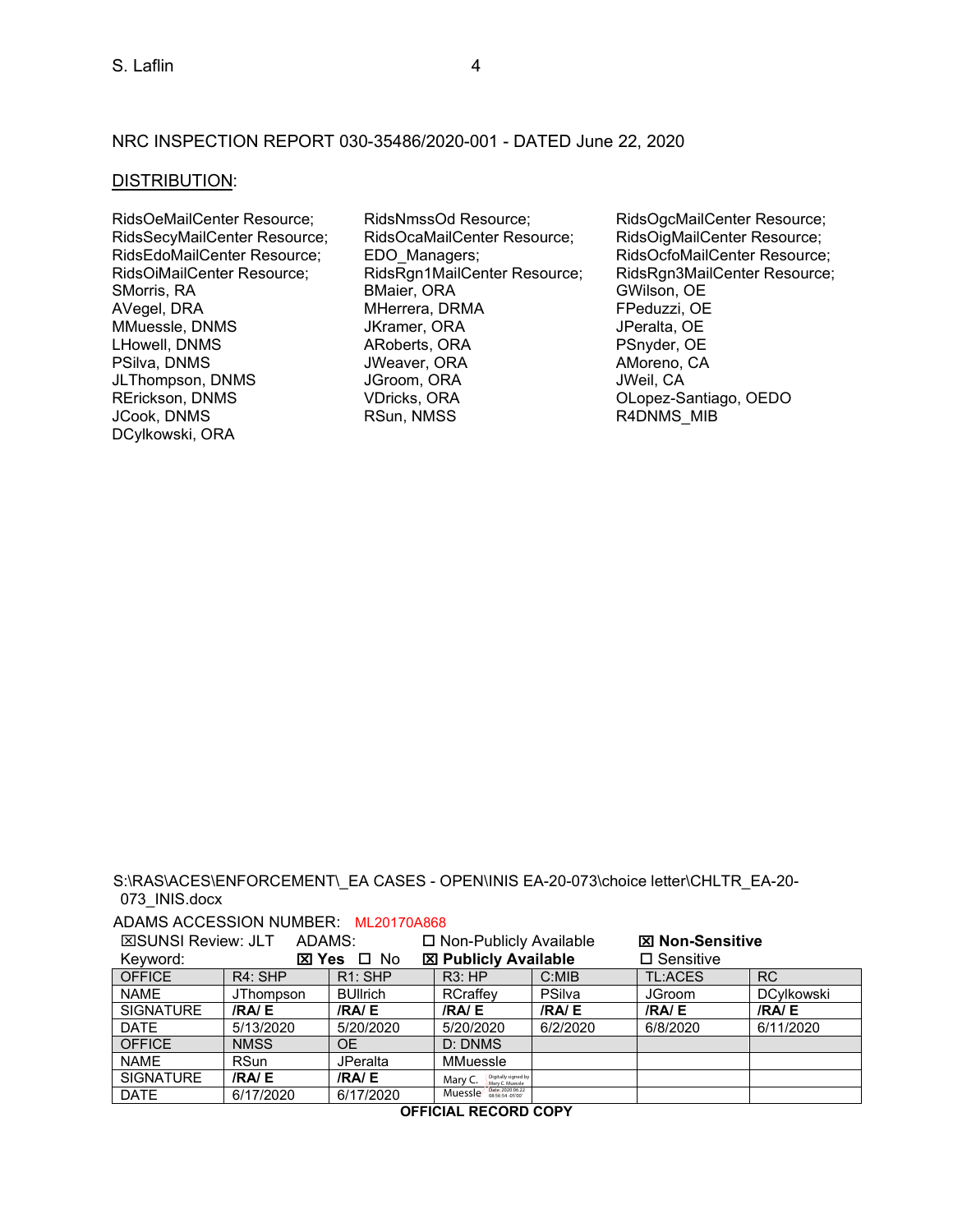## **U.S. NUCLEAR REGULATORY COMMISSION REGION IV**

| Docket:                 | 030-35486                                                                                                      |
|-------------------------|----------------------------------------------------------------------------------------------------------------|
| License:                | 11-27680-01MD                                                                                                  |
| Report:                 | 2020-001                                                                                                       |
| EA No.:                 | EA-20-073                                                                                                      |
| Licensee:               | International Isotopes, Inc.                                                                                   |
|                         | Locations Inspected: 4137 Commerce Circle<br>Idaho Falls, Idaho                                                |
| <b>Inspection Date:</b> | February 25-28, 2020 with in-office review through May 20, 2020                                                |
| Inspectors:             | James Thompson, Senior Health Physicist<br>Division of Nuclear Materials Safety<br><b>Region IV</b>            |
|                         | Betsy Ullrich, Senior Health Physicist<br>Division of Nuclear Materials Safety<br>Region I                     |
|                         | Ryan Craffey, Health Physicist<br>Division of Nuclear Materials Safety<br>Region III                           |
| Approved By:            | Patricia Silva, Chief<br><b>Materials Inspection Branch</b><br>Division of Nuclear Materials Safety, Region IV |
| Attachment:             | Supplemental Inspection Information                                                                            |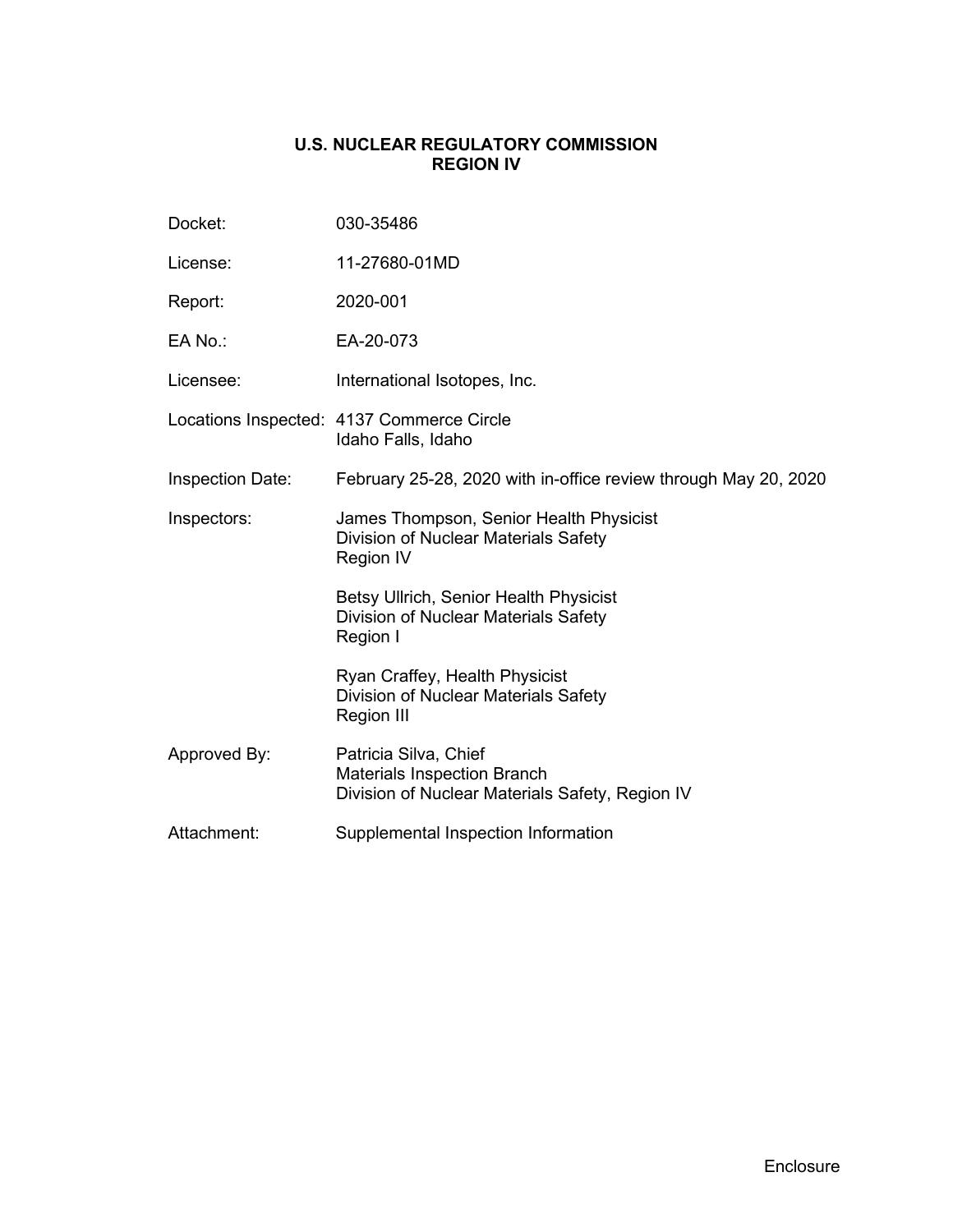## **EXECUTIVE SUMMARY**

## **NRC Inspection Report 030-35486/2020-001**

## Program Overview

International Isotopes, Inc., is authorized under U.S. Nuclear Regulatory Commission's (NRC's) Materials License 11-27680-01MD to possess and use both sealed and unsealed byproduct materials for storage, processing, packaging, research, development, manufacturing, and distribution. International Isotopes, Inc., (licensee) is also authorized to load and unload sealed radioactive sources into and out of certain devices in Federal jurisdiction.

On February 25-28, 2020, the NRC performed a routine, announced inspection of International Isotopes, Inc., at its facility in Idaho Falls, Idaho. The scope of the inspection was to perform a review of the licensee's radiation safety and security programs, as well as to review an event (Event Notification 54042) that occurred on May 2, 2019. The event involved the accidental breach of a cesium-137 sealed source by International Isotopes, Inc., employees at the University of Washington's Harborview Campus in Seattle, Washington, which caused radioactive contamination to spread throughout the work area and throughout much of the building. (Section 1)

## Event Analysis

The NRC inspectors determined that one root cause of the Seattle contamination event was the licensee's failure to implement corrective actions identified through the corrective action program for a contamination event that occurred at its facility five months prior to the Seattle contamination event. The NRC inspectors determined the second root cause involved the licensee's radiation safety committee makeup and implementation. International Isotopes, Inc., has a small number of staff performing work with large quantities of material, and the employees that are members of the radiation safety committee are the same employees that manage the company, create procedures, approve these procedures, and train on these procedures. There is a lack of independence of the radiation safety committee from other aspects of the work that is performed. (Section 4)

#### Inspection Findings

Two apparent violations were identified as a result of this inspection. One violation was of 10 CFR 33.13, which requires that safety evaluations be performed of proposed uses of byproduct material, which take into consideration such matters as the adequacy of equipment, training and experience of the user, and the operating or handling procedures. The second apparent violation was of NRC License Condition 23(b), which requires that any changes made by the licensee to their safety program cannot change existing license conditions and cannot decrease the effectiveness of the radiation safety program. (Section 5)

#### Corrective Actions

Immediately after the Seattle contamination event, the licensee suspended all field service activities under its NRC license; on April 20, 2020, the licensee submitted a request to remove these field service activities from their license. The licensee took additional corrective actions that are described in the report. (Section 5)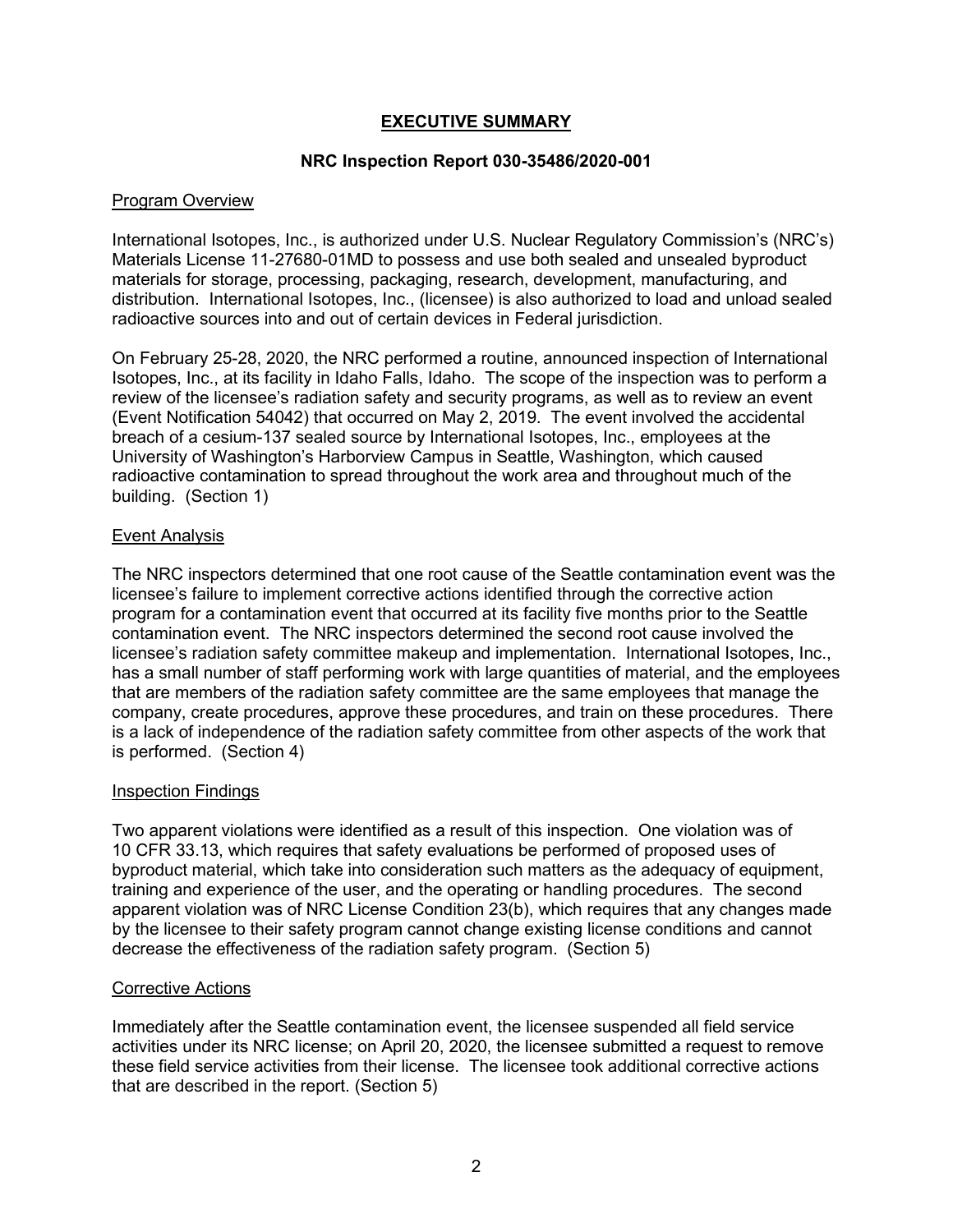## **REPORT DETAILS**

## **1 Program Overview (87126 and 87125)**

International Isotopes, Inc., (INIS or licensee) was authorized under U.S. Nuclear Regulatory Commission (NRC) Materials License 11-27680-01MD to possess and use both sealed and unsealed byproduct materials for storage, processing, packaging, research, development, manufacturing, and distribution. Licensed activities were authorized to be performed at the licensee's facility located in Idaho Falls, Idaho, as well as at temporary job sites in areas of NRC jurisdiction.

#### 1.1. Inspection Scope

On February 25-28, 2020, the NRC inspectors performed a routine, announced inspection of INIS at its facility in Idaho Falls, Idaho, with in-office reviews through May 20, 2020. The scope of the inspection was to perform a review of the licensee's radiation safety and security programs. The scope of the inspection also included the review of an event (Event Notification 54042) that occurred on May 2, 2019, which involved the accidental breach of a cesium-137 sealed source by INIS employees at the University of Washington's Harborview Campus in Seattle, Washington which caused radioactive contamination to spread throughout the work area and throughout much of the building.

Within these areas, the inspectors examined activities conducted under the INIS license as they relate to public health and safety, to confirm compliance with the NRC's rules, regulations, and with the conditions of the INIS license. The inspection consisted of a selected examination of procedures and representative records, observations of activities at the facility, independent radiation measurements, and interviews with INIS personnel.

## 1.2 Observations and Findings

Licensed activities at INIS include but are not limited to: 1) cobalt-60 recovery, recycling, manufacturing, and distribution; 2) iodine-131 bulk manipulation and distribution; 3) cobalt-57 flood source manufacturing and distribution; and, 4) mobile hot cell services performed at temporary job sites in both NRC and Agreement State jurisdiction.

#### • Cobalt-60 Program

The licensee's cobalt-60 program involves the manufacturing and distribution of sealed sources, the processing of new sources, and assistance in the U.S. Department of Energy's Offsite Source Recovery Program and the Conference of Radiation Control Program Director's Source Collection and Threat Reduction Program.

The inspectors observed the receipt, handling, and unloading of various casks containing cobalt-60 sources, as well as the preparation and shipment of one cask of manufactured sources for an irradiator reload. This cask was adequately labeled, blocked and braced, and the licensee's transport vehicle was adequately placarded. Independent surveys were consistent with the licensee's measurements in preparation for shipping (a maximum of 14 millirem/hour on contact with the cask, a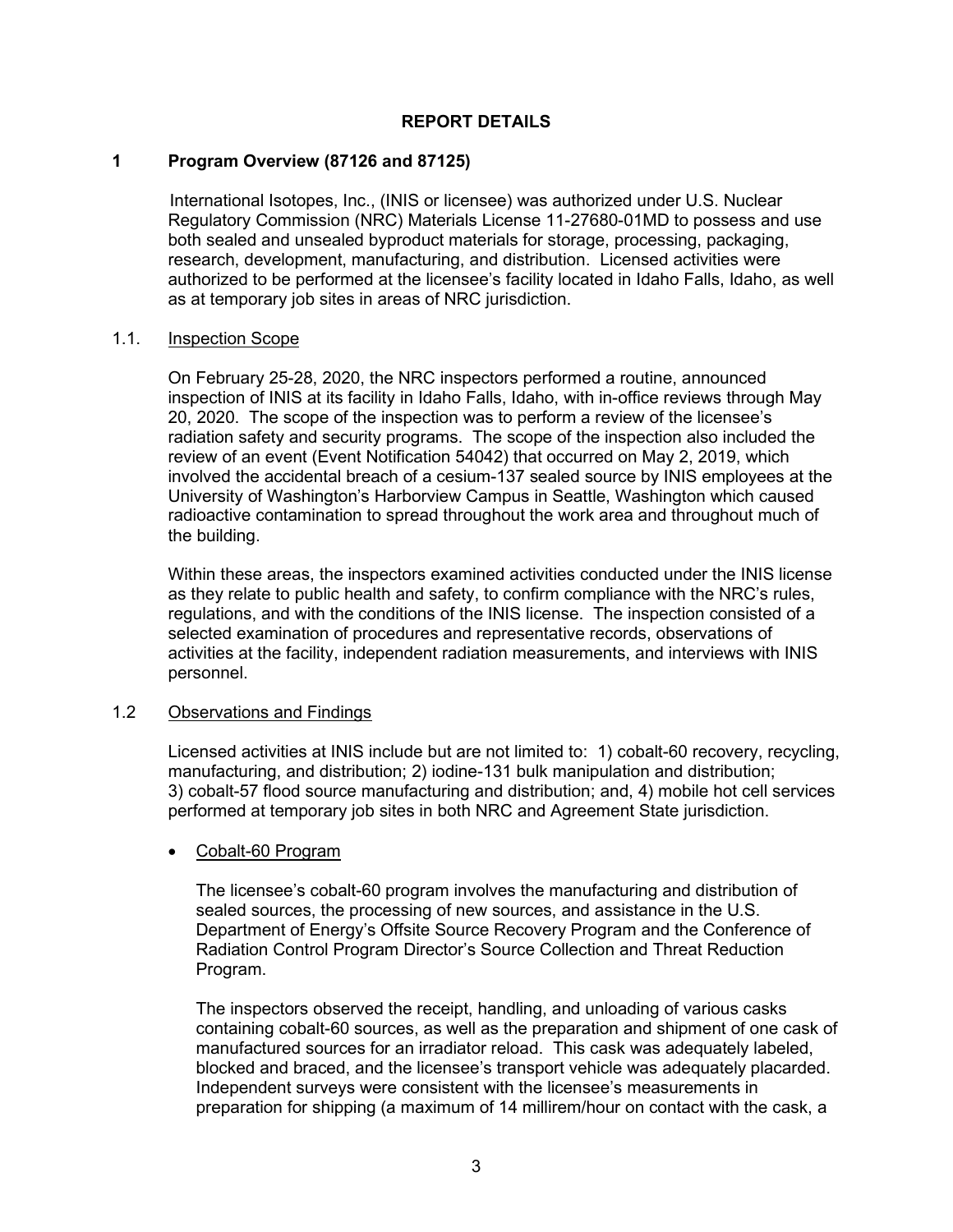maximum of 2 mrem/hour on contact with the trailer, less than 1 mrem/hour at 6 feet from the trailer, and background readings in the passenger compartment of the transport vehicle). The INIS personnel involved in all cask handling activities were knowledgeable of the exposure fields present, used appropriate radiation safety controls, and wore appropriate dosimetry throughout.

The inspectors also observed the manufacture of several sealed cobalt-60 sources for instrument calibrators. The handling and welding of these sources was performed in one of the licensee's designated hot cells using remote manipulators and automated welding equipment. The INIS personnel involved in these activities continuously monitored occupied areas around the hot cell for radiation exposure, routinely monitored material passing in and out of the hot cell for contamination, and routinely verified that the hot cell's negative pressure ventilation system was operational. The inspectors also noted that the INIS personnel wore appropriate physical protection equipment and dosimetry throughout the operation and discussed with them other aspects of the manufacturing process not directly observed, including material accountability and waste handling.

The inspectors reviewed a selection of records related to the cobalt-60 program, including standard operating procedures, material accountability documents, hot cell air sampling results, and shipping papers for outgoing casks.

#### • Iodine-131 Program

There were two separate manufacturing activities using iodine-131 at the time of the inspection. One was for the production of iodine-131 sodium iodide solution for use in radiopharmacy, well logging, and other customers. The other was used for testing of the facility for the future manufacturing of a radiopharmaceutical labeled with iodine-131 for a customer.

The licensee serves as an intermediary between the initial production of iodine-131 and the pharmacies and hospitals that are end-users. Iodine-131 is produced at various reactors around the globe and shipped to INIS for quality control, manipulation, and distribution to smaller end-users such as radiopharmacies. The production of iodine-131 labeled sodium iodide at INIS was performed in a dedicated facility in the main building; a hot cell was used for production activities. The inspectors observed INIS employees during the iodine-131 production activities and reviewed the manufacturing process in detail with the technical lead, once manufacturing activities were completed. Additionally, inventory tracking, quality control, contamination surveys, air monitoring and radiation worker doses were discussed with staff present, as well as with the radiation safety officer.

The production of a radiopharmaceutical labeled with iodine-131 for customers will occur in a new building on the licensee's site, once the building construction is complete. In addition to meeting the NRC's requirements, this facility must also meet the requirements of the U.S. Food and Drug Administration, since it will be used in the production of radiopharmaceuticals. Inspectors observed the existing facility under construction, as well as a completed hot cell in which dry runs were being performed. Effluent air was released through the same stack as the iodine-131 facility in the main building. Inspectors reviewed the "Progenics ALARA Evaluation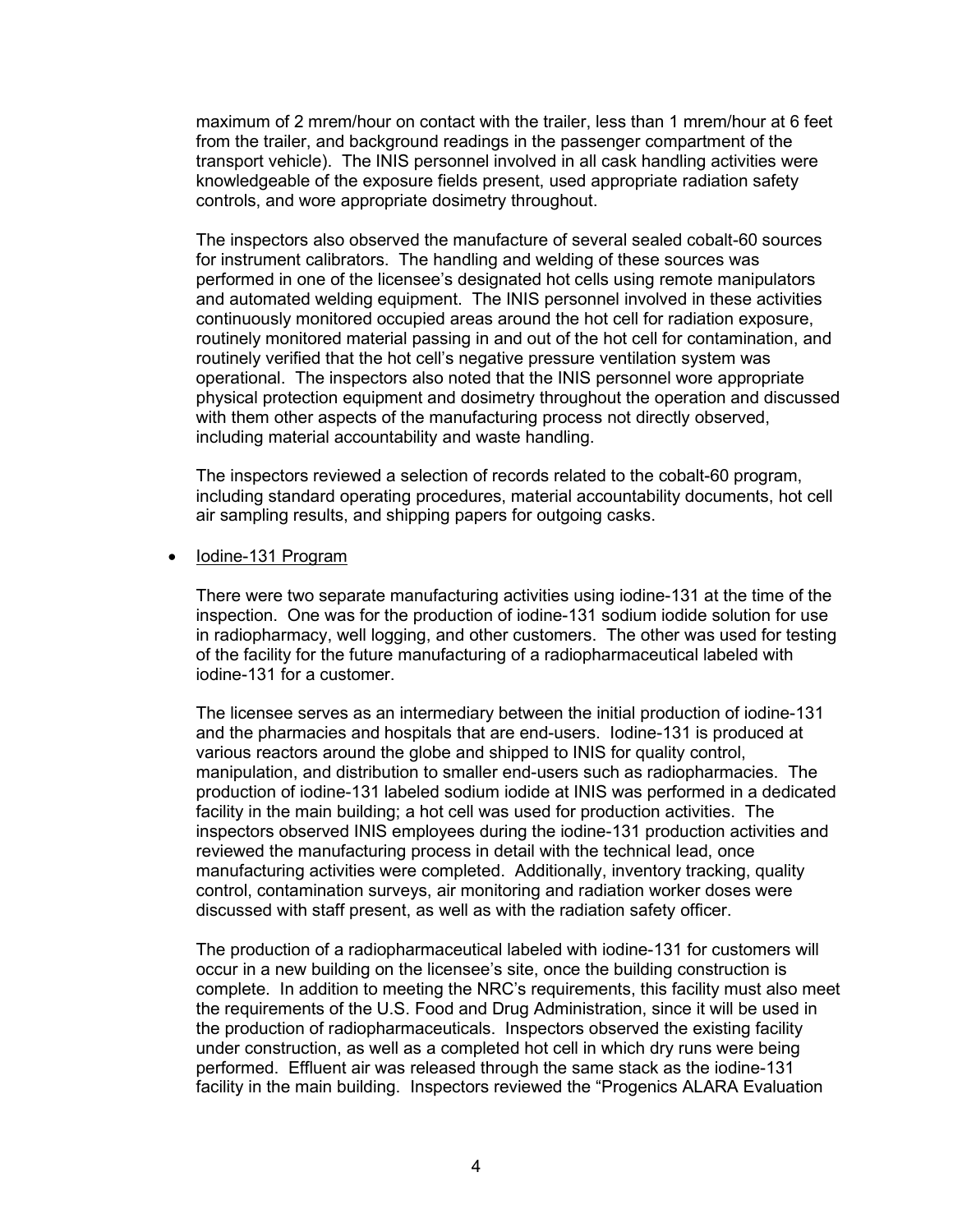and Survey Results for Test Run" documentation for the testing, which occurred with iodine-131 in December 2019.

Records of inventory, effluent monitoring, thyroid bioassay, dosimetry and surveys for the iodine-131 activities were also reviewed. The licensee's activities were as described in the license application.

#### • Cobalt-57 Flood Source Program

One of the licensee's primary activities is the manufacturing and distribution of flood sources for medical imaging applications.

The inspectors observed the manufacturing, packaging, and quality assurance testing of several flood sources. The INIS personnel involved in these activities wore appropriate physical protection equipment and dosimetry throughout the operation, were knowledgeable of relevant licensee procedures, and practiced appropriate ALARA techniques while working with and around licensed material. Independent exposure measurements in the vicinity of the manufacturing operations were approximately 10 milliroentgen/hour at the face of the fume hood when material was in use. Independent face velocity measurements of this fume hood were approximately 150 linear feet per minute. All outgoing flood sources were appropriately labeled for shipment, as confirmed by independent exposure measurements of several packages.

The inspectors discussed with INIS personnel the handling of flood source rejects and other waste generated by the cobalt-57 program, and reviewed a selection of records, including standard operating procedures and material accountability documents.

#### • Mobile Hot Cell Program

The licensee conducts certain field service operations at temporary job sites established at facilities licensed by the NRC or an Agreement State. The licensee has developed a mobile hot cell that can be used to remove sources from irradiators and gamma stereotactic radiosurgery units and/or transportation containers. The mobile hot cell consists of remote manipulators, radiation hardened video cameras, a video monitor and an interior hoist. This mobile hot cell is transported in a disassembled configuration to temporary job sites, and then reassembled prior to use. There are no windows on this mobile hot cell, so the only way for licensee personnel to visualize operations inside is by a video camera feed.

In all, INIS used this mobile hot cell on 16 separate occasions over a 6-year period to remove 1,180 sealed radioactive sources from their respective devices. This mobile hot cell was being used when a cesium-137 sealed source was accidentally breached in Seattle, Washington, on May 2, 2019.

#### • Oversight Activities of the INIS Radiation Safety Committee

The inspectors reviewed the activities of the INIS ALARA Committee through interviews with committee members and review of minutes, and documents involving incidents, and the development of new processes and procedures.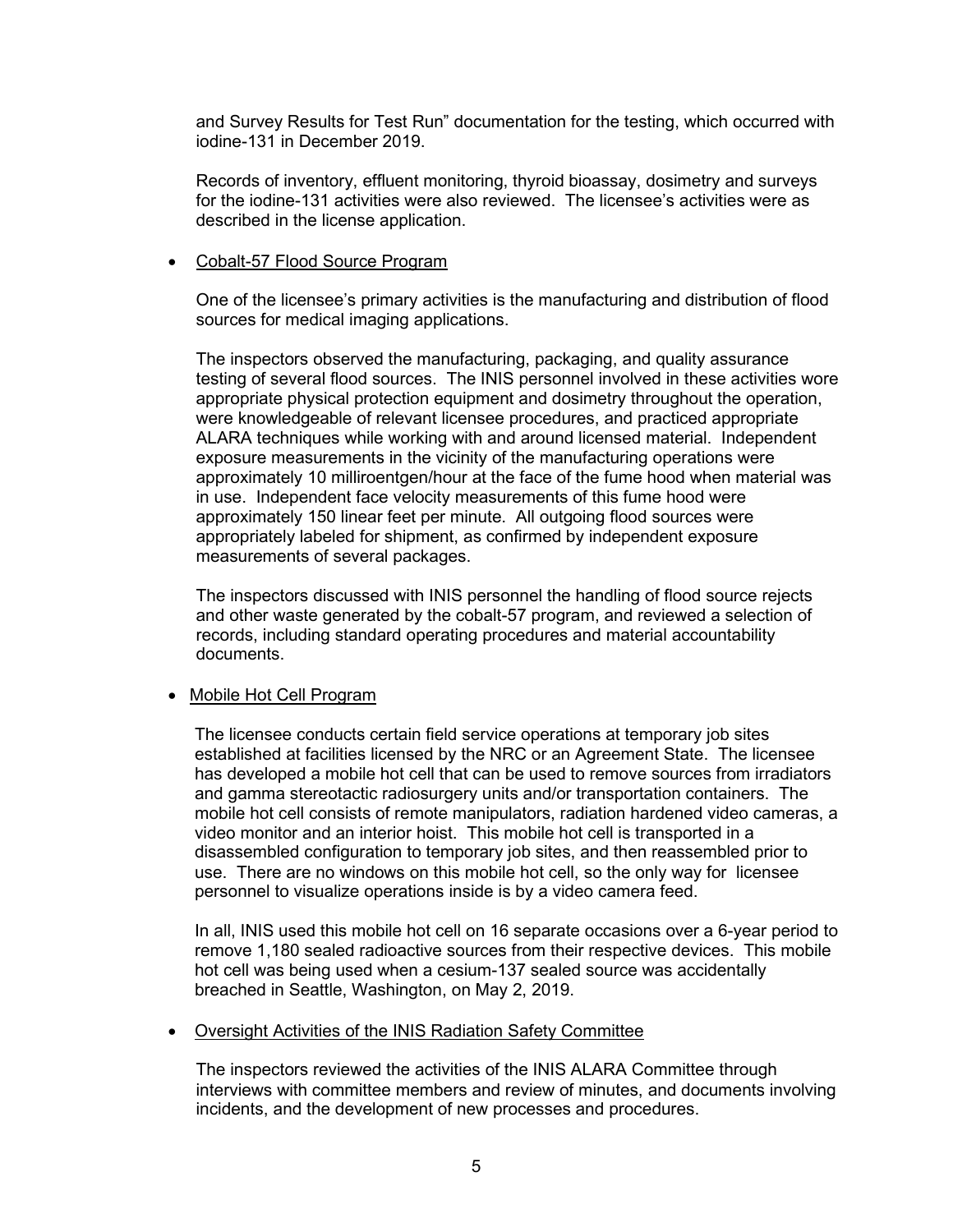In accordance with commitments made during the licensing process, the INIS ALARA Committee is comprised of a representative of senior management, the radiation safety officer, a quality assurance manager, an operations supervisor, a representative from engineering, and a representative from the technical staff. The quorum required four of the six persons listed. The company president served as the committee chair.

There were quarterly meetings of the ALARA Committee attended by all available personnel. At these meetings, the committee members were informed of the current radiation exposure results; updates from each work area (field services, nuclear medicine, topaz, cobalt-60, iodine-131, and Progenics); and any other current issues or events related to radiation safety. However, approval of new users, new uses, and other decision-making activities did not usually occur at these quarterly meetings.

In practice, the activities necessary to assure safe operations as described in 10 CFR 33.13(b) and of approving new users as required by 10 CFR 33.17(b) were carried out at smaller meetings. The smaller meetings were held as needed; some were scheduled and others less formal. The representatives at these meetings varied according to the work area involved. For example, if a new activity was considered for the cobalt-60 area, then in addition to the company president and the radiation safety officer (RSO), committee members would be the cobalt-60 quality assurance manager, the cobalt-60 operations supervisor, an engineering representative from the cobalt-60 area, and a technical staff person from the cobalt-60 area.

Documentation of some ALARA Committee meetings could not been found during the inspection. Some new procedures required review and signature by members of the ALARA Committee and were considered documentation of the results of such a meeting; however, not all procedures required review and approval by the ALARA Committee. Some procedures were designated by the president and/or RSO as "ALARA Committee review not required." This was identified as a weakness in the licensee's radiation safety and oversight program, discussed further in Section 4 of this report.Approval of new persons authorized to use, or supervise the use of, licensed materials involved formal documentation and approval by work area management but did not involve review and approval by a quorum from the ALARA Committee.

Additionally, as part of the INIS ALARA Committee oversight function, two categories of event tracking reports are maintained: incidents reports and corrective action reports (CAR). Based on discussions with staff, incidents are those activities that exceed CARs. Inspectors reviewed both report categories from June 2017 through February 2020.

The inspectors reviewed ten CARs; these reports contained a description of the event, identified causes, and corrective actions to be taken. The CAR remained open until all corrective actions were completed. The CARs required review by INIS personnel in the work area including representatives of the ALARA Committee, although none contained direct requirement for ALARA Committee review.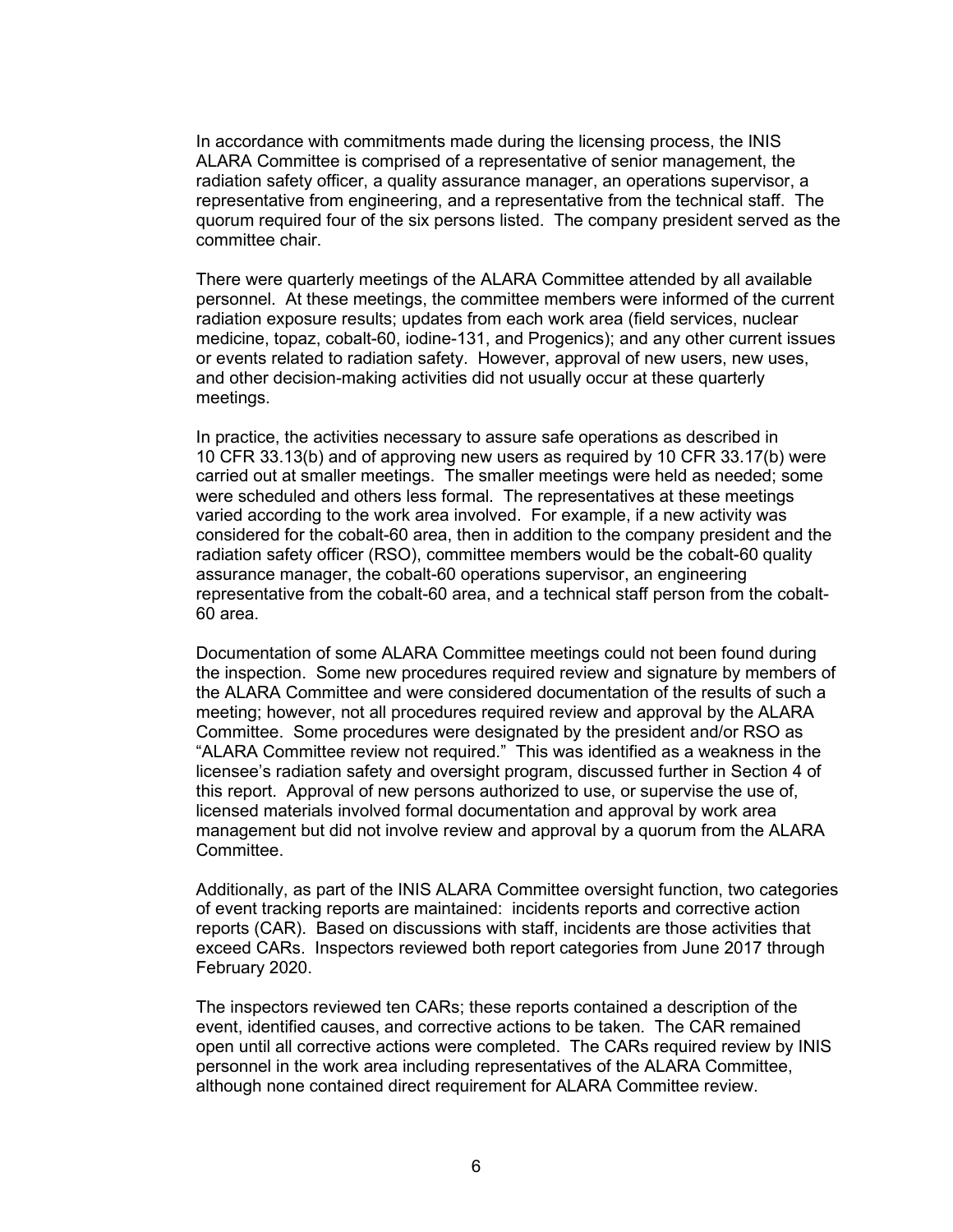One event occurred on December 26, 2018, when workers in the cobalt work area breached a source while trying to remove it from the source holder in one of the licensee's permanent hot cells. The worker was using a Dremel tool to grind the pins so that the source holder could be opened, and sealed source removed. While this was carried out, a power failure occurred site-wide, causing the air handling equipment to stop, resulting in cobalt-60 airborne contamination to be released from the hot cell.

This event resulted in a CAR to investigate the loss of power and its effect on work activities, and a separate CAR to investigate the contamination event. The CAR for this contamination event represents a critical missed opportunity to have prevented the contamination event that occurred in Seattle, Washington, on May 2, 2019, which is discussed further in Sections 4 and 5 of this report.

## 1.3 Conclusions

There were no violations identified with regards to licensed activities involving cobalt-60 manufacturing and distribution, iodine-131 bulk manipulation and distribution activities, or cobalt-57 flood source manufacturing and distribution. Violations were identified with regards to the licensee's mobile hot cell field services and ALARA Committee oversight, however, and are described in Section 5 of this report.

## **2 International Isotopes, Inc., Involvement in the Seattle Contamination Event**

International Isotopes, Inc., was selected as a subcontractor by Triad National Security (contractor for Los Alamos National Laboratory) to remove a JL Shepherd (JLS) Mark 1 self-shielded irradiator containing approximately 2,900 curies of cesium-137 from the University of Washington's Harborview Medical Center in downtown Seattle, Washington. International Isotopes, Inc., planned to remove the irradiator by first removing the sealed source capsule containing the cesium-137 from its source holder (JLS Model 6810) in the field at the University utilizing the INIS mobile hot cell.

On May 2, 2019, INIS personnel began operations on-site at the University to remove the sealed source capsule from the source holder by using a high-speed cut-off saw, with attached grinding wheel, while the source holder was within the mobile hot cell. The original plan was to grind down the ends of a roll pin (a small rod inserted perpendicular through the source holder and the tungsten rod in the area of their threaded interface) sufficiently to allow the tungsten rod to be unthreaded from the source holder, thereby allowing the source holder to be opened and sealed source capsule removed. International Isotopes, Inc., considered it necessary to remove the sealed source capsule from the source holder because the source holder was too long to fit into the NPI transportation cask which they had previously used for shorter source holders, and

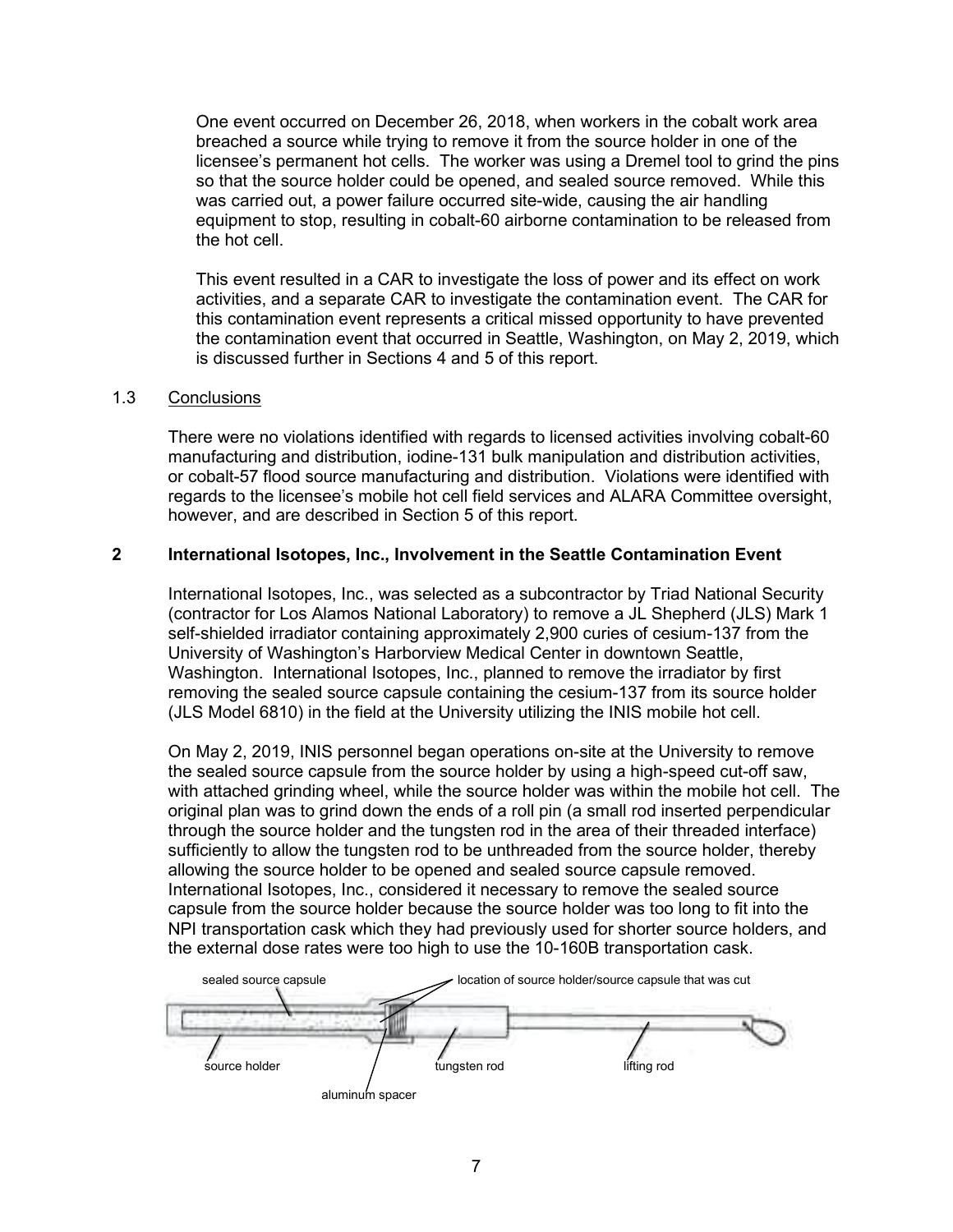International Isotopes, Inc., personnel proceeded to make several circumferential cuts into the source holder in an area that they believed to contain the threaded portion of the tungsten rod/source holder interface (INIS was apparently unsure of the critical dimensions of the source holder/source capsule, and where the active portion of the source capsule was located). Some of the circumferential cuts into the source holder penetrated the source capsule at various lengths and depths, which resulted in the release of cesium-137. Since this work was performed within the mobile hot cell, it would be assumed that a radioactive release would have been contained; however, this mobile hot cell was not designed to contain unsealed radioactive material, so the contamination subsequently spread outside of the mobile hot cell and into the room in which the work was ongoing, contaminated the workers within the room, and eventually spread throughout the University's Harborview Medical Center.

The inspectors determined that INIS was not authorized by the NRC to remove the sealed source from its source holder in the field using its mobile hot cell; INIS was only authorized to remove the source holder from the device (irradiator) using the mobile hot cell. It was further determined that INIS approved this procedure for cutting the source holder in the mobile hot cell without the NRC's approval through license amendment, even though this new procedure actually changed a condition in the license, License Condition (LC) 16, and decreased the effectiveness of the radiation safety program, both of which are prohibited by LC 23(b).

## **3 Timeline of International Isotopes, Inc., Procedural Revisions/Operations (87103)**

The following represents a brief overview of the procedures that were created and/or revised by INIS that were germane to the Seattle contamination event, and the timeline associated with these procedures.

• 8/25/2010:

Letter to NRC with enclosed procedures that discusses how INIS will receive sealed materials at its main office in Idaho Falls, remove sealed sources from their source holders, and open sealed sources to extract radioactive materials in order to produce new sealed sources under their manufacturing and distribution authorization.

• 6/28/2013:

Procedure OP-SRC-024 created: "Utilizing INIS Mobile Hot Cell, Revision A," submitted with letter dated 6/28/2013 requesting an amendment to the NRC license to use the Mobile Hot Cell (MHC), listed now as LC 27, Item I, Agencywide Documents Access and Management System (ADAMS) Accession ML13184A190. The procedure lists as compatible GammaCell (GC)-10, GC-40, GC-100, GC-200, and GC-220 self-shielded irradiators for source unloading. Revisions to OP-SRC-O24 were approved by the radiation safety committee under LC 23. This procedure describes how to set up the MHC and what irradiators were considered compatible with it at the time. It does not describe removing a sealed source from its source holder in the MHC.

• 5/6/2014:

Procedure OP-SRC-026 created: "JL Shepherd Model 109 Irradiator Source Unloading." This procedure is the first MHC procedure that is not tied to the license, which means that the NRC staff was not given the opportunity to review it, so it was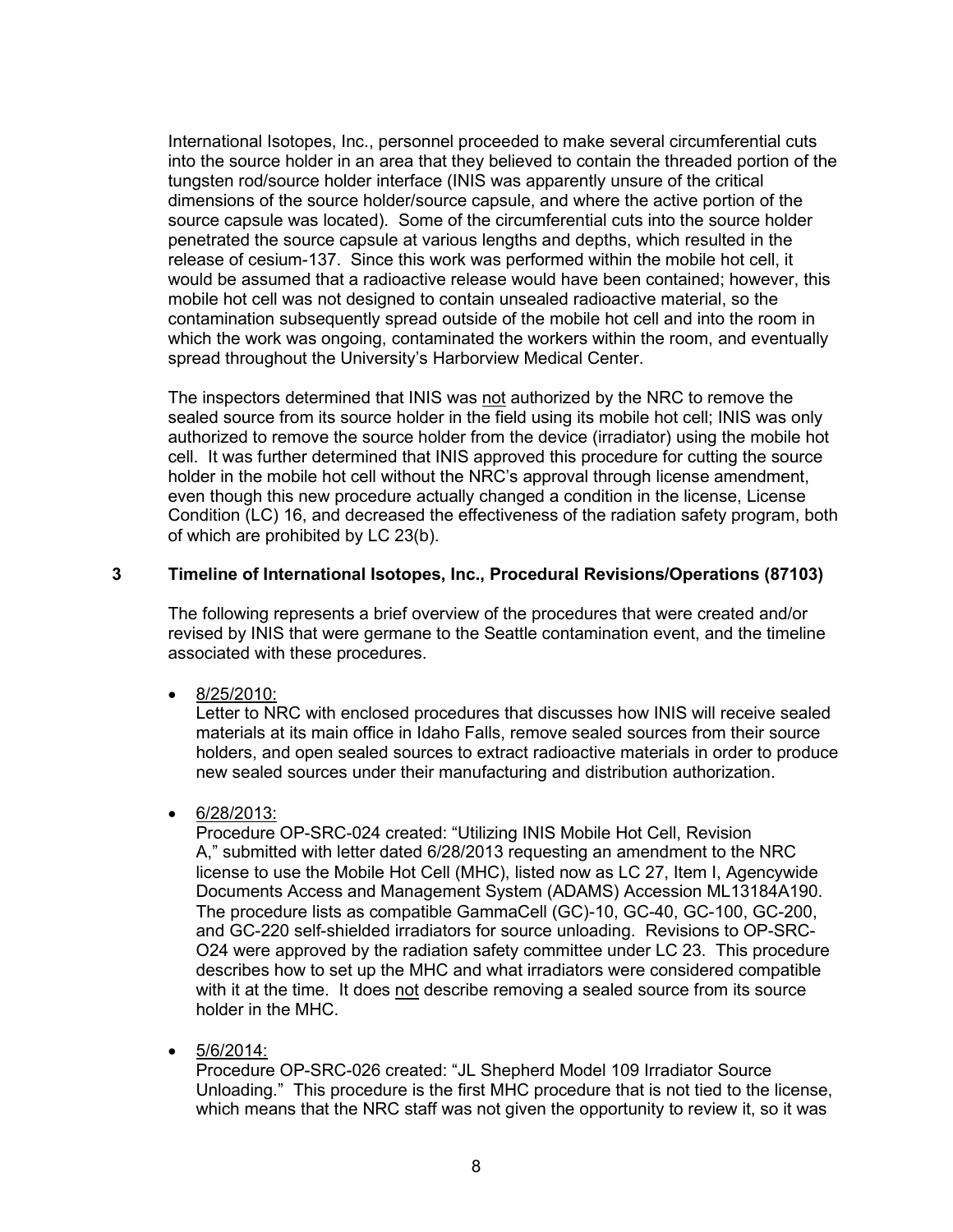required to have been reviewed and approved by the INIS Radiation Safety (ALARA) Committee (RSC). Additionally, this procedure does not describe removing a sealed source from its source holder in the MHC.

• 5/4/2017:

Procedure OP-SRC-040 created: "JL Shepherd Model Mark 1 and 143 Series Irradiator Source Unloading." This procedure is the second MHC procedure that is not tied to the license, again meaning that the NRC was not given the opportunity to review it. Additionally, this procedure first introduced the additional step of removing a sealed source from its source holder in the MHC.

• 5/16/2017:

The removal of the sealed source from its source holder in the MHC was performed successfully in Cleveland, Ohio (first use of OP-SRC-040). This irradiator was a JLS Mark 1 and was the same type of irradiator involved in the Seattle contamination event. The sealed source was removed from the source holder with the use of a chop saw fitted with a grinding disc, over-encapsulated, then loaded into an NPI transportation cask.

• 12/26/2018:

An event occurred at INIS main facility in Idaho Falls, Idaho in which a JLS sealed source was accidentally breached when personnel were attempting to remove it from its source holder. This was the same type of source that was involved in the Seattle contamination event. During this evolution, INIS employees were using a Dremel tool to cut the source holder when they accidentally cut into the sealed source causing contamination.

• 2/4/2019:

As a corrective action for the above sealed source breach, work instruction WI-SRC-032, "Source Recovery from Holder" was developed to describe how to safely remove sealed sources from their source holder when cutting or other destructive method is required. This procedure was applicable to the fixed hot cell at the main facility, as well as MHC. This procedure also required negative pressure ventilation be used during removal of the source holder through destructive methods.

 $• 5/2/2019:$ 

A sealed source was breached in Seattle, Washington during MHC work with the same model sealed source that was breached in the 12/26/2018 event at the INIS main facility in Idaho Falls, Idaho.

## **4 Causal Evaluation of the Seattle Contamination Event (87103)**

The licensee had not performed a causal analysis as of the date of the inspection; however, the NRC inspectors performed a causal analysis and arrived at two possible root causes of the Seattle contamination event. Additionally, there were multiple contributing causes identified as a result of this analysis.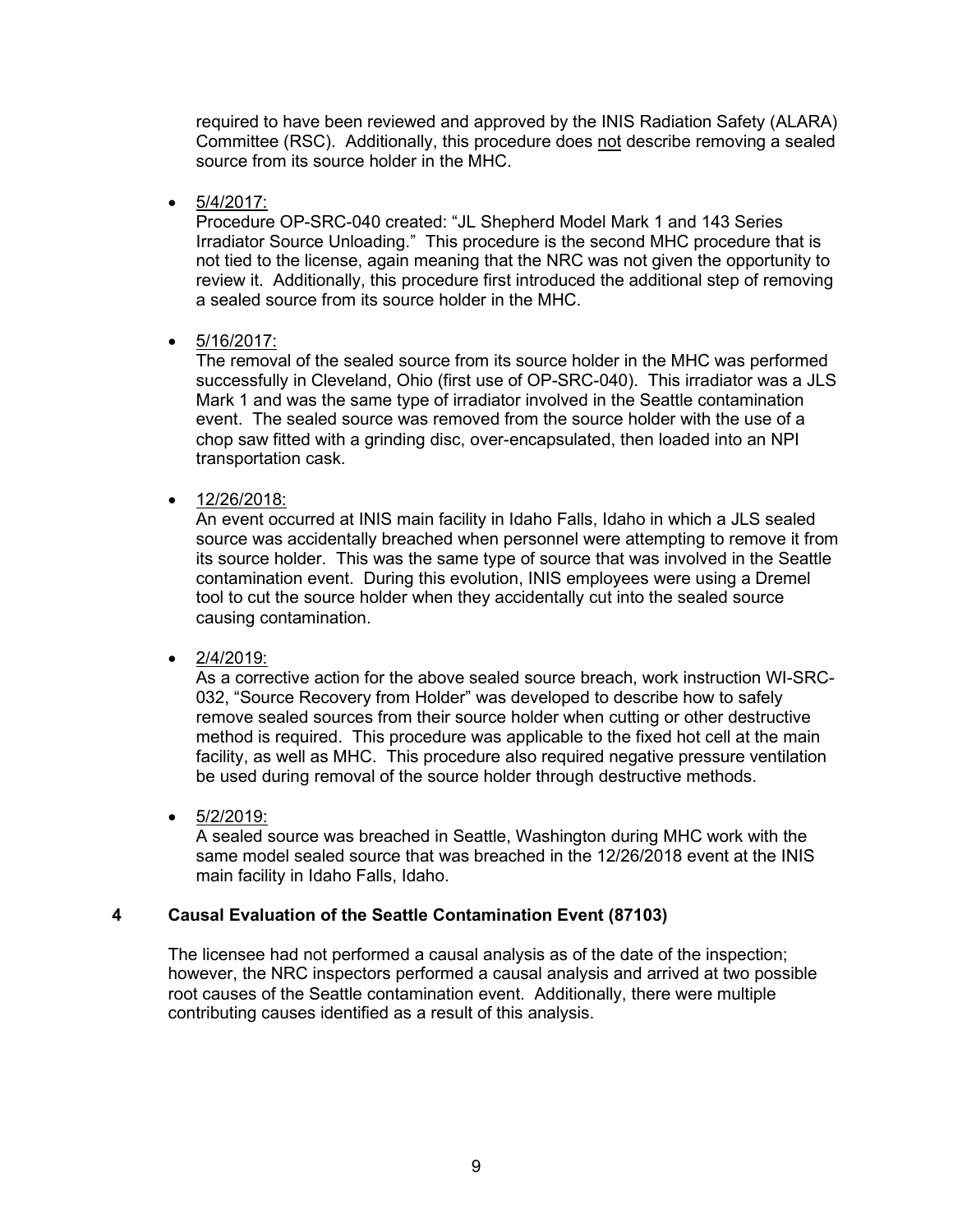## 4.1 Contributing Causes

One of the most critical factors contributing to the Seattle contamination event was the decision by INIS to remove the sealed source from its source holder in the field using the mobile hot cell. According to the INIS radiation safety officer, this decision was based, in part, on the fact that the two transportation casks that they had previously used for work of this nature were not suitable for this particular source design/model. The Neutron Products cask (NPI) was not suitable because the source holder was too long to fit inside of it. Alternatively, the Energy Solutions 10-160B transportation cask could have been used, except for the fact that the activity of this particular shipment (approximately 2,800 curies) would have exceeded the maximum activity (2,040 curies) allowed for this transportation cask as described in the NRC Certificate of Compliance No. 9204.

Instead of requesting a one-time exemption (special permit) for the use of the 10-160B cask for this particular evolution, INIS personnel decided to remove the sealed source from its source holder, and transport the sealed source in the NPI cask, because they did not believe that the request for the special permit would be approved. This decision was also influenced by a lack of trust in the manufacturer's claim that the sources were certified special form material, an important prerequisite for transportation with either cask. The manufacturer offered to provide documentation of said certification, though at a cost. This additional cost further justified the perceived benefits of re-encapsulation of the sealed source after its removal from the source holder.

Another important contributing factor to the Seattle contamination event was that the internal configuration of the source holder INIS personnel attempted to recover in Seattle was slightly different from that of the source holder recovered in Cleveland. The source holder recovered in Cleveland had around one inch of internal threading on the tungsten rod, whereas the source holder recovered in Seattle had only half an inch of internal threading on its tungsten rod. This resulted in considerably less margin between the roll pin and the source itself to cut the source tube safely. The INIS personnel were not aware of this difference before cutting into the source tube, as it was not externally apparent.

Another contributing factor to the Seattle contamination event was the failure of INIS personnel to identify radioactive contamination as a potential hazard during the development of the procedure that was ultimately used during the removal of the sealed source from its source holder on May 2, 2019. This procedure, OP-SRC-040, "JL Shepherd Model Mark 1 and 143 Series Irradiator Source Unloading," Revision A, instructed staff to cut the irradiator's source holder within a mobile hot cell using a power tool to remove the sealed sources, but the licensee failed to identify the potential engineering controls required if a source were to be breached during removal. The only potential hazards identified in the procedure were high radiation levels due to unshielded sealed sources, industrial hazards such as rigging and forklift operations, and unintentional powering of the irradiator unit.

## 4.2 Root Causes

The inspector identified root cause was the licensee's failure to implement corrective actions identified through the Corrective Action Report (CAR) program. Specifically, INIS personnel failed to institute corrective actions from lessons learned regarding a contamination event that occurred at their main facility on December 26, 2018. During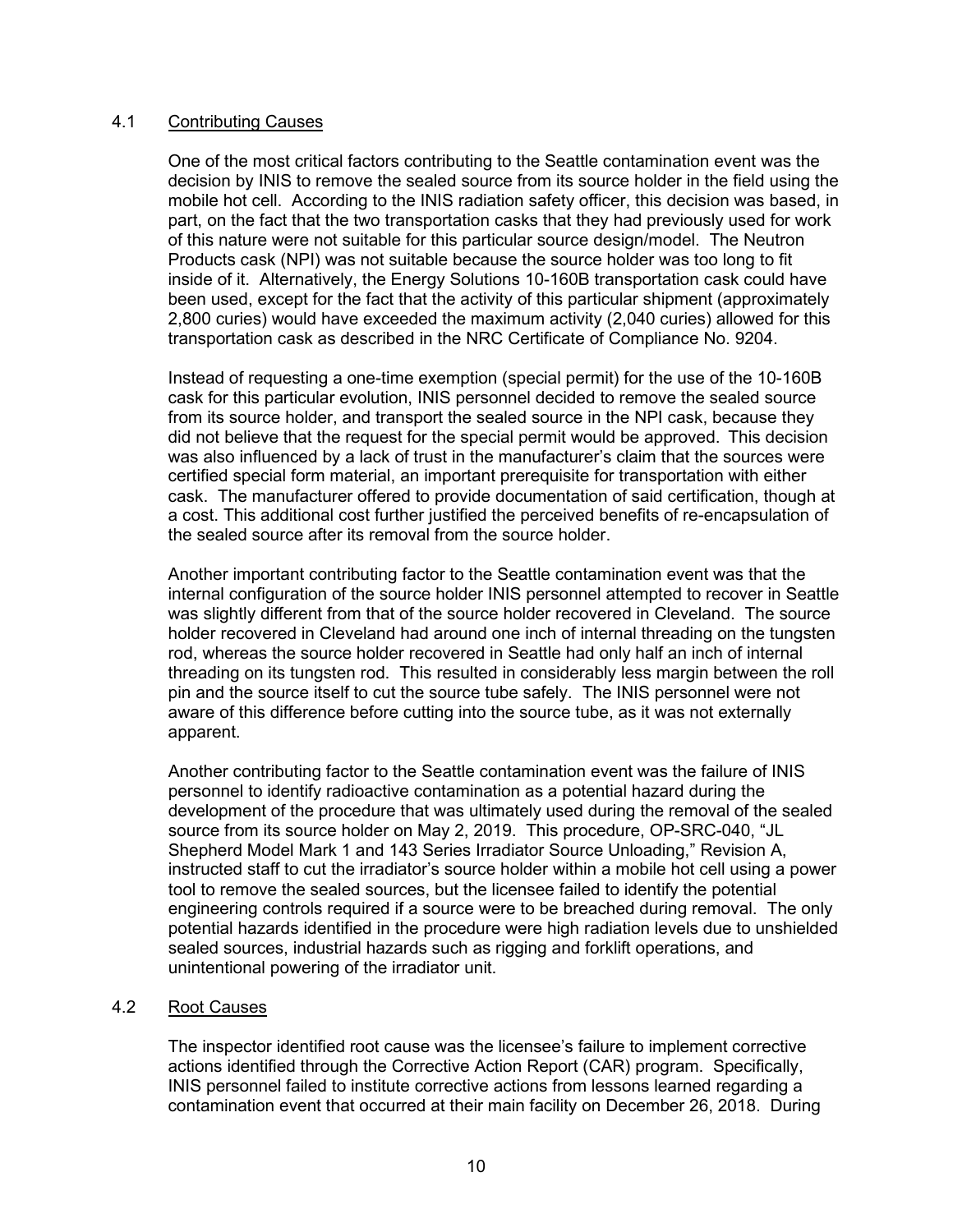this event, INIS employees were attempting to remove a sealed source from its source holder (of almost identical configuration as the one that was breached in the Seattle event) when they inadvertently cut into the sealed source. This caused contamination of the permanent hot cell, as well as slight contamination of the surrounding workspace due to the negative-pressure ventilation system being temporarily inoperable, either because of obstructed air filters or a loss of facility power and transfer to backup that occurred shortly before the source was breached.

International Isotopes, Inc., put this event into the CAR program to investigate the loss of power and its effect on work activities, and a separate CAR to investigate the contamination event. These CARs resulted in the creation of a Work Instruction (WI-SRC-032, "Source Recovery from Holder") that required "adequate cell ventilation" be available "to mitigate the spread of contamination in the event of a breached source". This Work Instruction, and INIS' failure to implement this Work Instruction at temporary job sites, represents a critical missed opportunity to have mitigated the magnitude of the spread of contamination that occurred in Seattle, Washington on May 2, 2019.

The second inspector identified root cause involved the licensee's Radiation Safety (ALARA) Committee makeup and implementation. International Isotopes, Inc., has a small number of staff performing work with large quantities of material in diverse and somewhat unrelated product lines. The various product line activities are performed by smaller specialized sub-groups, and the ALARA Committee is composed of a minimum of two representatives from the applicable sub-group, along with the President and RSO.

The employees that are members of the ALARA Committee are the same employees that manage the company, create procedures and processes, approve these procedures and processes, and train on these procedures and processes. There is a lack of independence of the ALARA Committee from every other aspect of the work that is performed; for example, the RSO is also responsible for performing some of the work activities that he is supposed to oversee, and the people that are writing new procedures or revising existing procedures are the same people that are members of the ALARA Committee and approve these procedures. This lack of separation precluded an independent and objective review of the procedures that is necessary for adequate radiation safety oversight of large quantities of licensed materials by a small number of users. This resulted in the evolution of work that caused the contamination event in Seattle on May 2, 2019.

## **5 Inspection Findings and Corrective Actions (87126 & 87125)**

## 5.1 Apparent Violation of 10 CFR 33.13(c)(3)(ii)

Title 10 CFR 33.13(c)(3)(ii) requires, in part, that the licensee establish appropriate administrative procedures to assure completion of safety evaluations of proposed uses of byproduct material which take into consideration such matters as the adequacy of equipment, training and experience of the user, and the operating or handling procedures.

From May 4, 2017, to May 2, 2019, the licensee failed to establish appropriate administrative procedures to assure completion of safety evaluations of proposed uses of byproduct material which took into consideration such matters as the adequacy of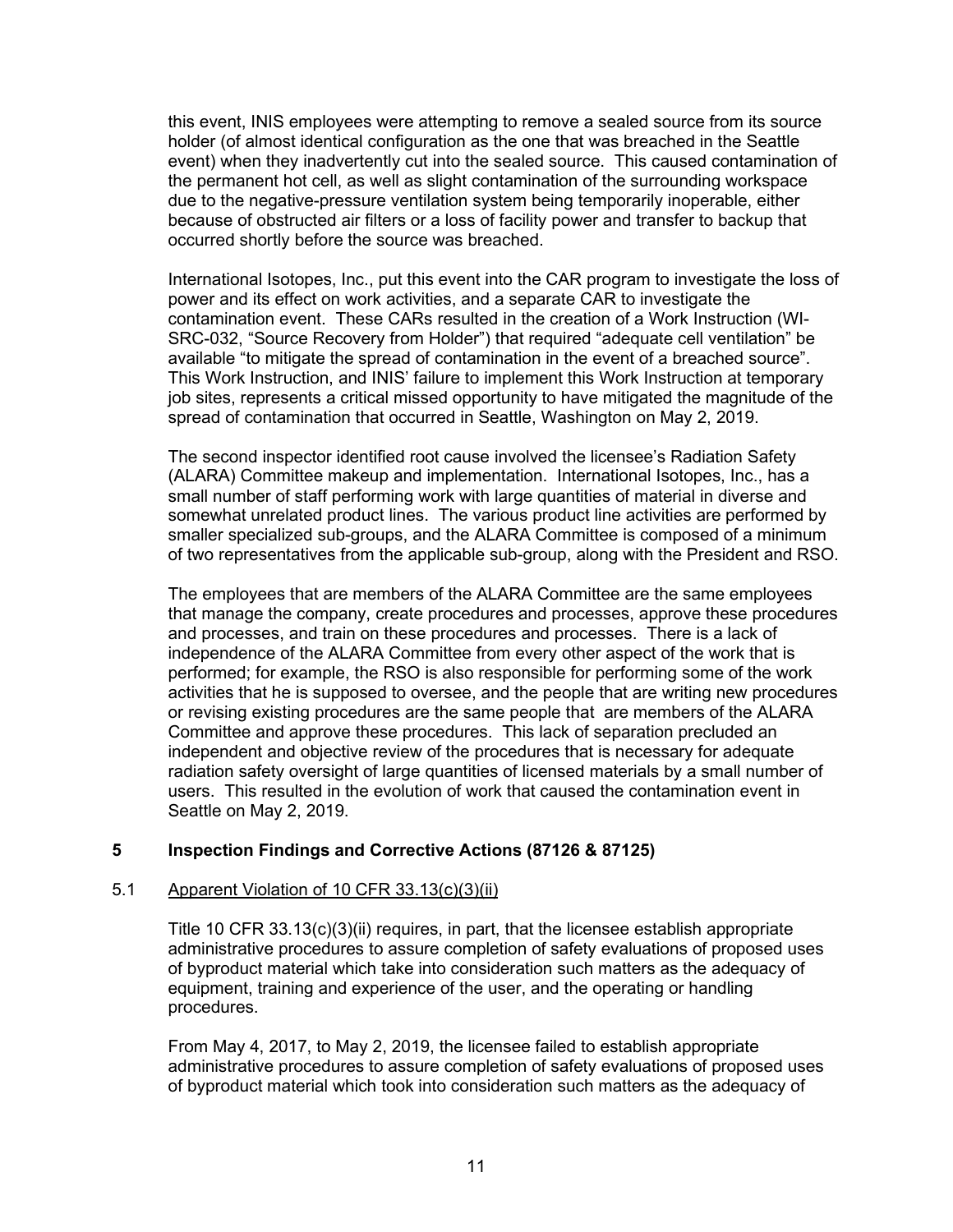equipment, training and experience of the users, and the operating or handling procedures.

Specifically, the licensee developed procedure, OP-SRC-040, "JL Shepherd Model Mark 1 and 143 Series Irradiator Source Unloading," Revision A, without performing an adequate safety evaluation to analyze the adequacy of equipment, the training and experience of users, and operating procedures to mitigate the risk of contamination release. The procedure instructed staff to cut the irradiator's source holder within a mobile hot cell using a power tool to remove the sealed sources, but the licensee's administrative procedures failed to identify the potential safety and engineering controls required if a source were to be breached during removal, as occurred during the contamination event on May 2, 2019 in Seattle, Washington. (AV 030-35486/2020-001-01, the failure to perform the safety evaluations of proposed

# uses of byproduct material required by 10 CFR 33.13(c)(3)(ii)).

## 5.2 Apparent Violation of NRC License 11-27680-01MD

NRC License 11-27680-01MD, Amendment 31 Condition 24(b) and Amendments 32-35 Condition 23(b) state, in part, that the licensee is authorized to make program changes and changes to procedures without prior Commission approval, as long as the revised program is in accordance with regulatory requirements, will not change the license conditions, and will not decrease the effectiveness of the radiation safety program.

NRC License 11-27680-01MD, Amendments 31-35 Condition 16 states that sealed sources or detector cells containing licensed material shall not be opened or sources removed from source holders by the licensee except as specifically authorized by this license.

Licensee procedure, OP-SRC-040, "JL Shepherd Model Mark 1 and 143 Series Irradiator Source Unloading," Revision A, provides steps to unload sources from Mark 1 series irradiators utilizing a licensee mobile not cell. To remove the source from the source tube, Step 7.4.3 requires, in part, to carefully cut the aluminum tube just below the pin if the pin cannot be removed.

From May 4, 2017, to May 2, 2019, the licensee failed to obtain prior Commission approval for changes to procedures that changed license conditions and decreased the effectiveness of the radiation safety program. Specifically, licensee procedure OP-SRC-040 instructed users to perform an activity not authorized by NRC License 11-27680-01MD and not in accordance with License Condition 16 (the license only authorized the use of the mobile hot cell for the removal of the source holder from the irradiator). Further, the instructions to cut the source holder increased the probability of contamination release without corresponding engineering or process controls to mitigate the potential consequences, thereby increasing the risk of performing licensed activities and decreasing the effectiveness of the radiation safety program as implemented at temporary job sites. These changes to the procedure decreased the effectiveness of the radiation safety program which resulted in the contamination event on May 2, 2019, in Seattle, Washington. (AV 030-35486/2020-001-02, the failure to obtain prior NRC approval for changes to the licensee's procedures that changed existing NRC license conditions, as per License Condition 23)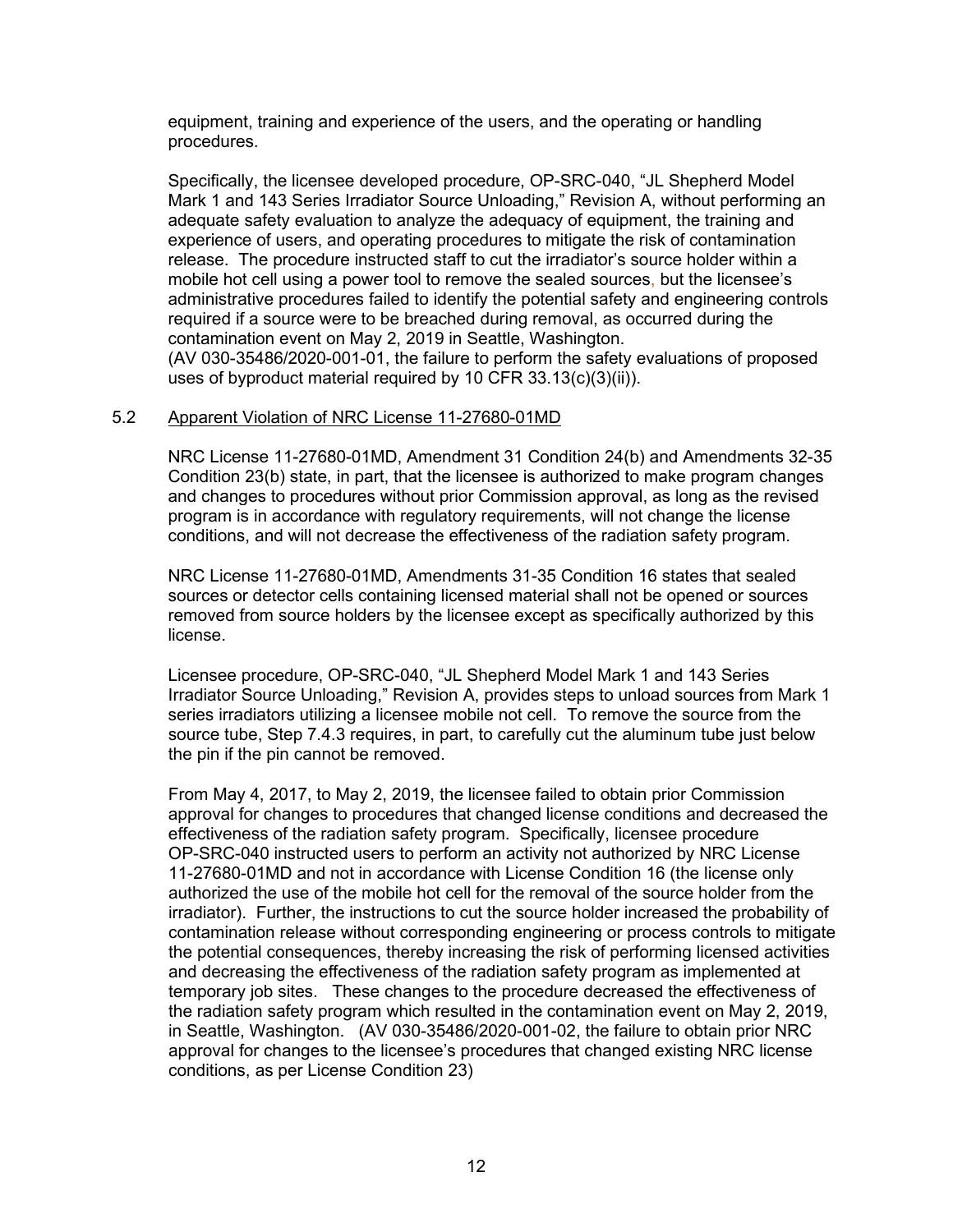## 5.3 International Isotopes, Inc., Corrective Actions Taken

Immediately following the contamination event in Seattle, INIS indefinitely suspended all field work operations, to include not only self-shielded irradiator servicing/removal, but also field work for resourcing teletherapy and gamma knife devices worldwide. Subsequently, on April 20, 2020, INIS submitted a license amendment request to formally remove the authorization for all field service activities from the license.

Additionally, INIS revised internal procedure OP-QMS-012, "Failure Mode and Effects Analysis," to better inform the risk analyses when developing or revising future procedures. INIS also revised the radiation safety manual to better define the roles and responsibilities of the ALARA Committee members.

#### **6 Exit Meeting**

The inspectors presented the preliminary inspection findings at the conclusion of the onsite inspection on February 28, 2020, with Mr. Steve Laflin, President and Chief Executive Officer, and Mr. John Miller, Certified Health Physicist, Radiation Safety Officer. On June 3, 2020, a final telephonic exit meeting was conducted with Mr. Laflin and Mr. Miller. The licensee acknowledged the findings and did not dispute any of the details presented during the exit call.